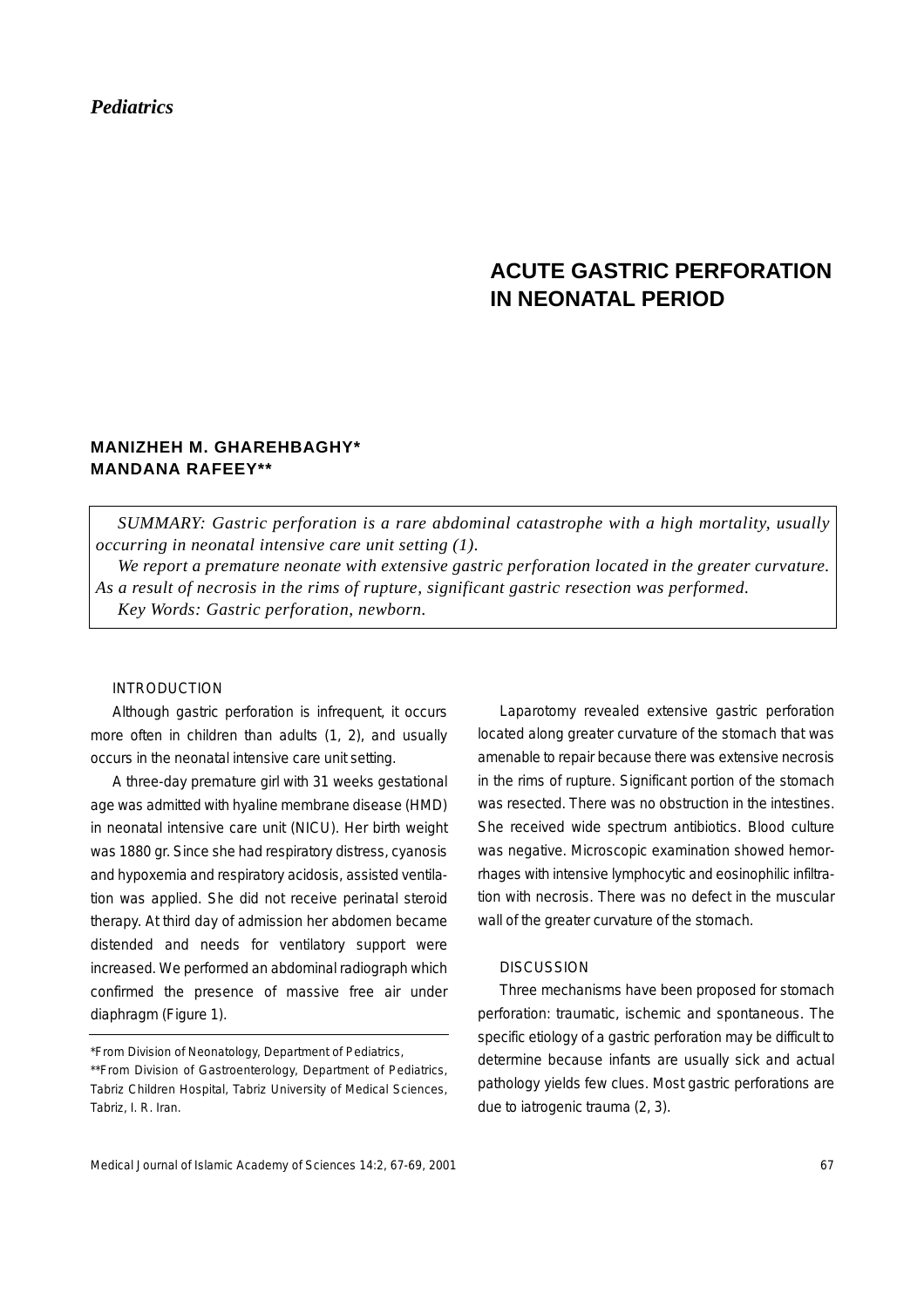#### ACUTE NEONATAL GASTRIC PERFORATION GHAREHBAGHY, RAFEEY

Figure 1: An abdominal radiograph which confirmed the presence of massive free air under diaphragm.



The most common injury is caused by vigorous nasogastric or orogastric tube placement. Perforation is usually along the greater curvature and appears as a puncture wound or a short laceration. Traumatic gastric perforation may develop as a result of severe gastric distention during the course of positive pressure ventilation during bag-mask resuscitation or mechanical ventilation for respiratory failure (4, 5). In this case the nature of perforation and absence history of bag-mask ventilation in previous day ruled out the traumatic causes.

The mechanism of ischemic perforation has been difficult to elucidate because these cases of perforation are associated with conditions of severe physiologic stress such as extreme prematurity, sepsis and neonatal asphyxia. Ischemic gastric perforations have been noted in conjunction with necrotizing enterocolitis. Because gastric stress ulcers have been reported in a variety of critically ill infants, it has been proposed that these perforations result from the transmural necrosis of such ulcers (2, 4). In our case there were many risk factors such as prematurity with gestational age 31 weeks, birth in another center and improper interfacility transport with some degree of hypoxia and this entity was presumably in conjunction with necrotizing enterocolitis.

Spontaneous gastric perforations have been reported in otherwise healthy infants, usually within the first week of life particularly in between the first 2 and 7 days of life (6- 8). The term spontaneous suggests a cause separate from necrotizing enterocolitis or ischemia, trauma from gastric intubation, distal intestinal obstruction or accidental insufflation of the stomach during assisted ventilation. Although perinatal stress and prematurity are common associations, no predisposing factors can be identified in at least 20% of patients (6).

One hypothesis is that spontaneous perforations are due to the congenital defects in the muscular wall of the stomach (9, 10). However similar pathologic findings have not been noted in other reports.

Gastro duodenal perforation has been associated with postnatal steroid therapy to prevent or treat BPD (6, 11). Most infants are being fed normally up to the time of perforation. The pathologic and clinical features are most consistent with mechanical over distention rather than ischemia as the cause of perforation.

Signs and symptoms of gastric perforation are usually those of an acute abdominal catastrophe associated with sepsis and respiratory failure. The abdominal examination is remarkable for significant abdominal distention capable of compromising ventilatory support. Vomiting is an inconsistent feature. Radiographic confirmation of massive pneumoperitoneum is suggestive and contrast studies to confirm the diagnosis are not indicated. Signs of hypovolemic shock and sepsis complete the clinical picture. Gastric perforation in a newborn infant represents an immediate surgical emergency. Because of the large size and proximal nature of the perforation, these infants may have rapidly progressive pneumoperitioneum with associated cardiopulmonary compromise (9). Prior to definitive surgical intervention, during the evaluation and resuscitation of the infant, needle decompression of the abdomen with large IV catheter may be required. A nasogastric tube should be placed while prompt resuscitation is undertaken. In infants with extremly low birth weight who have isolated perforations, peritoneal drainage alone may suffice. Persistence of free air or continued acidosis and evidence of peritonitis may mandate surgical exploration (13). Surgical repair of most perforations consist of debridement and two layer closure of the stomach. A gas-